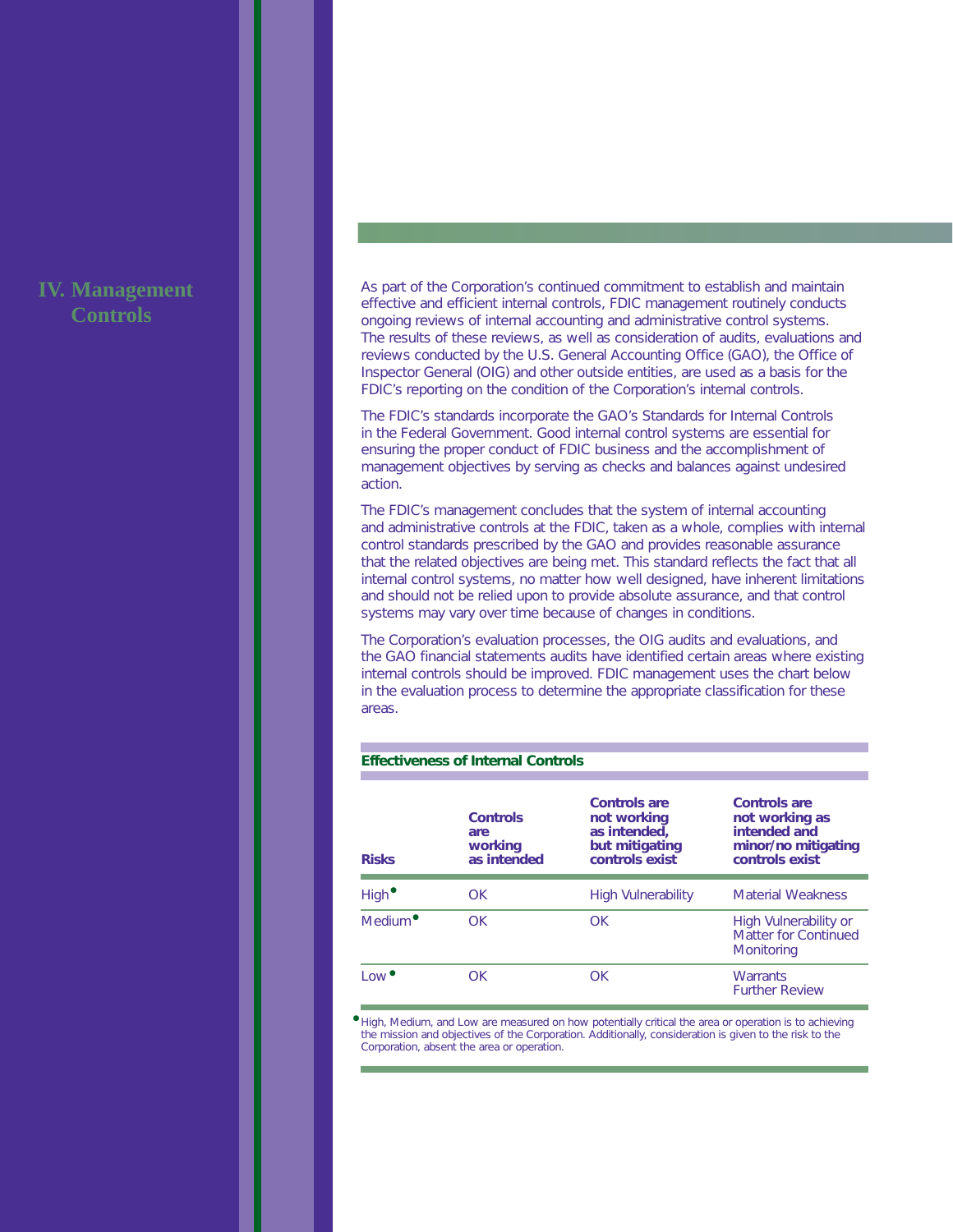## **Material Weaknesses**

For purposes of this report, FDIC management considers a weakness material if it:

- Violates statutory or regulatory requirements;
- Significantly weakens safeguards against waste, loss, unauthorized use or misappropriation of funds, property or other assets;
- Significantly impairs the mission of the FDIC;
- Fosters a conflict of interest:
- Deprives the public of needed services; or
- Merits the attention of the Chairman, the FDIC Board of Directors or Congress.

To determine the existence of material weaknesses, the FDIC has assessed the results of management evaluations and external audits of the Corporation's risk management and internal control systems conducted in 2003, as well as management actions taken to address issues identified in these audits and evaluations. Based on this assessment and application of the above criteria, the FDIC concludes that no material weaknesses existed within the Corporation's operations for 2002 and 2003.

### **High Vulnerability Issues**

For purposes of this report, FDIC management has designated a high vulnerability issue as a high-risk or medium-risk area with identified deficiencies and ineffective internal controls with minor or no mitigating controls. These areas warrant special attention of management, with the need to strengthen controls. The FDIC identified Information System Security as a high vulnerability issue for 2002 and 2003.

Adequate information system security is critical to the FDIC's accomplishment of its mission. Adequate controls are designed to provide the assurance that:

- The systems developed, enhanced and maintained provide the support necessary to carry out the objectives of the program area and provide needed information on a timely basis;
- Resources are used efficiently;
- Adequate security prevents unauthorized access to and manipulation of sensitive data;
- Data quality is preserved; and
- Operations continue in the event of a disaster.

The FDIC continues its efforts to improve the information security program and operations, but continual management attention is needed. While some challenges are amenable to near-term resolution, others can only be addressed by a concerted, continuing effort, resulting in progress over a longer period of time.

The overall assessment included in the OIG's report entitled *Independent Evaluation of the FDIC's Information Security Program – 2003* concludes that the Corporation established and implemented management controls that provided limited assurance of adequate security over its information resources. Of the ten management control areas tested, only one was rated with a control assurance level of "minimal/no assurance" in the implementation of controls category. But even in this area (Contractor and Outside Agency Security), the OIG noted that the FDIC has made significant progress since the OIG's 2002 security evaluation.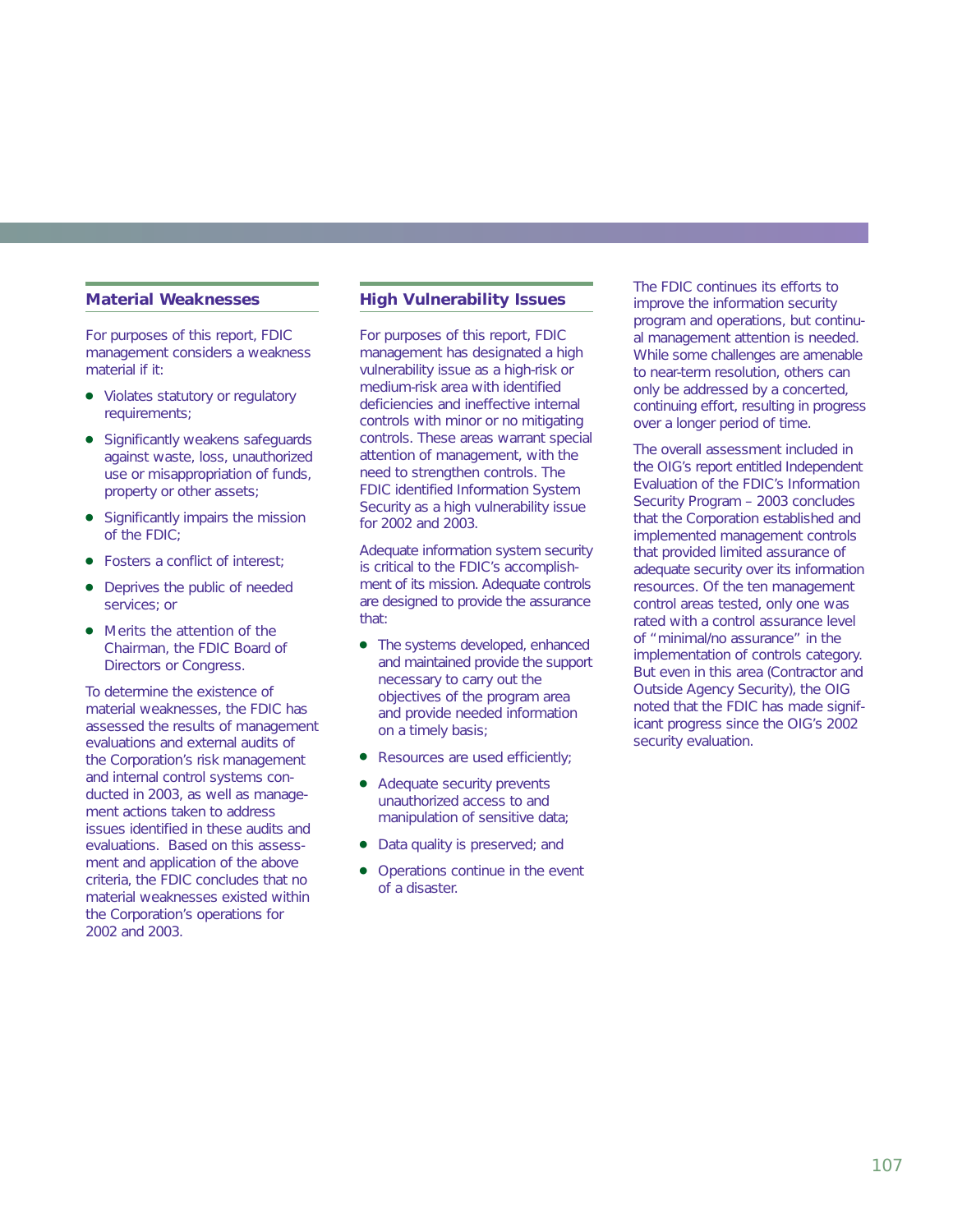Notably, the FDIC has made considerable progress in mitigating contractor security-related risk compared to last year. Specifically, in the past year, the FDIC has updated its policy on connecting off-site contractor facilities to the corporate network and ensuring contractors are disconnected from the network when the contract expires, and has initiated a much more aggressive program to monitor and audit office activities and connections. Current plans entail inspection of contractor facilities to review security issues and concerns. By August 2003, all the sites connected to the FDIC network had been reviewed. Beginning in 2004, this approach will be expanded to include at least one scheduled and one unannounced review at each of the off-site contractor locations.

The FDIC made improvements in other areas as well. In 2002, Performance Measurement and Capital Planning/Investment Control were two areas that the OIG reported as having no assurance of adequate security. For 2003, these areas were upgraded to "limited assurance," as a result of continuous efforts made during the year. In 2003, the FDIC initiated a more extensive selfassessment program to continuously monitor and improve the Information Security Program by identifying risks and internal control deficiencies. As such, the FDIC entered into a twoyear agreement with an independent contractor to assist with this initiative.

# **Matters for Continued Monitoring**

For purposes of this report, matters for continued monitoring are mediumrisk areas with ineffective internal controls with minor or no mitigating controls in place, posing medium risk to the Corporation. These areas warrant continued monitoring of corrective actions through completion.

The Corporation's evaluation and assessment process identified four matters that warrant continued monitoring. Three of these matters (numbers 2 - 4 below) were also included in the 2002 Annual Report.

#### **1. Systems Development Project Management**

The Corporation is engaged in several multi-million dollar large scale development projects, including the New Financial Environment (NFE) and the Central Data Repository (CDR). As noted by the OIG, without effective project management, the FDIC runs the risk that corporate requirements and user needs may not be met in a timely, cost-effective manner. For instance, the OIG reviewed the project control framework for the NFE and determined that a formally defined integrated framework for the project was needed. OIG felt that it

would be difficult to ensure accountability and a corporate approach on the project without this integrated framework. They further determined that improvements were needed in scope management, project oversight, and time management. If corrective actions undertaken by the FDIC are not completed promptly, the project is less likely to be deployed on schedule, which may increase overall project costs.

NFE will provide an integrated financial system that focuses on datasharing, state-of-the-art computing technology, and the ability to grow and change with the Corporation's future financial management and information needs. Given the scope and complexity of the overall project, current delays from the original aggressive schedule, and control deficiencies identified by leadership and reinforced in the OIG's audit report number 03-045 entitled *New Financial Environment Scope Management Controls*, it is appropriate to maintain a heightened level of attention and focus on this major corporate initiative.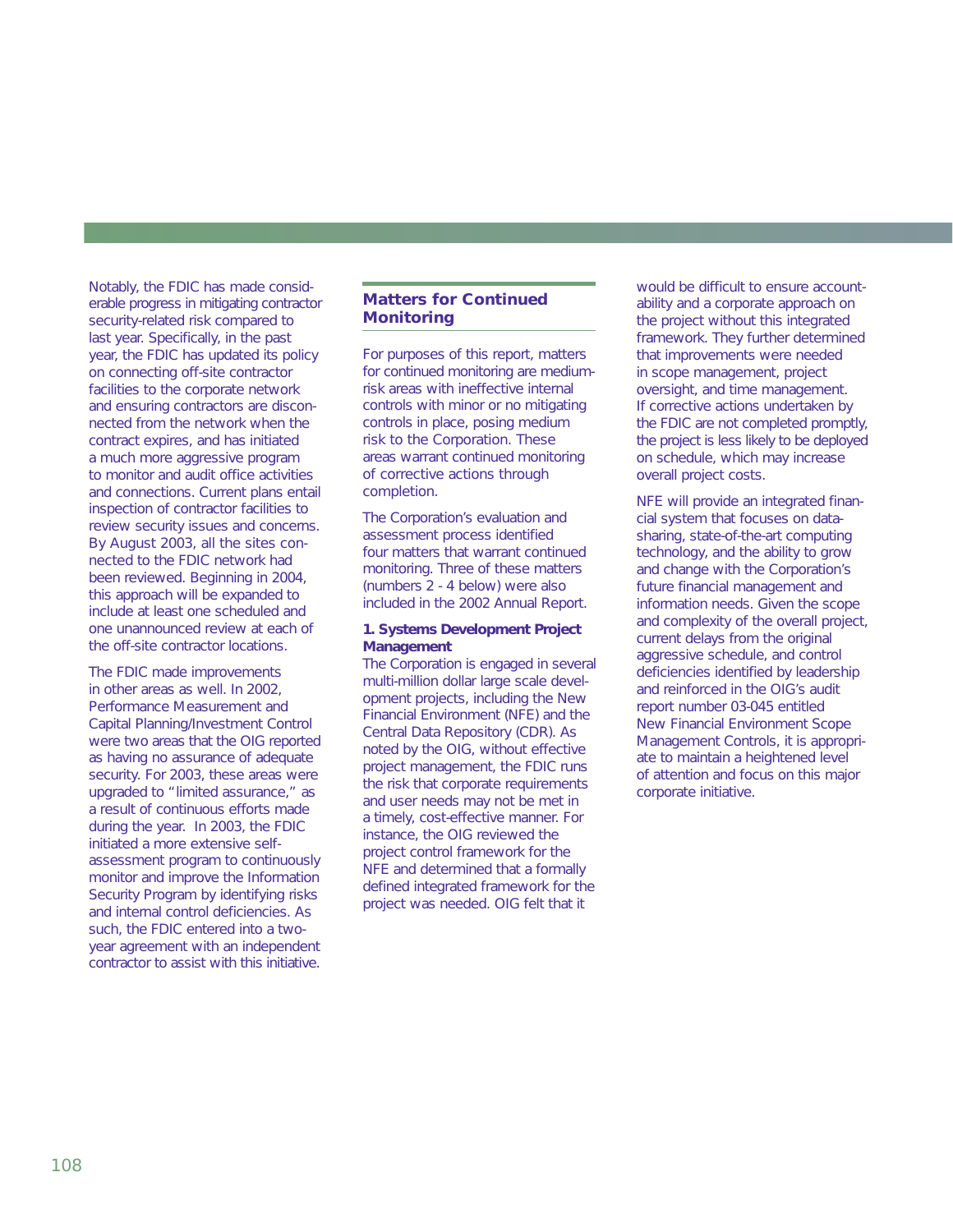Also, at the FDIC's request, the OIG is reviewing issues that could impact the cost and timely completion of the CDR project. The FDIC, the Office of the Comptroller of the Currency (OCC), and the Federal Reserve Board (FRB), collectively referred to as the Federal Financial Institutions Examination Council (FFIEC) Call Agencies, want to improve the collection and management of the consolidated reports of condition and income (Call Reports) and publication of the Uniform Bank Performance Reports. This project presents potential risks and challenges as a result of the reliance on new technology and involvement of multiple agencies.

Additional audits are being planned for other large system-development efforts like Virtual Supervisory Information on the Net (ViSION). ViSION is an internet-based data system that provides the FDIC and staff of the other federal banking agencies and state authorities access to supervisory information about financial institutions. Phase IV of this project has experienced delays and potentially presents risks to timely and efficient data resource and reporting needs. Therefore, the FDIC will continue to focus heightened attention on this major initiative as well.

By continuing management focus on large scale system-development efforts, the FDIC can strengthen its internal controls and mitigate risks that could hinder the Corporation from successfully achieving its goals and objectives.

### **2. Contractor Oversight**

Maintaining strong internal controls and effective oversight of contracting activities is critical to the FDIC's success. The Corporation's exposure to risk is greater with increased reliance on outsourcing, if those contracts are not properly managed. The FDIC is working to improve contract-management practices, including possible consolidation of the large number of existing contracts into fewer, larger, long-term contracts. This would substantially reduce the number of outstanding contractual relationships, thus allowing contract managers to focus on a more manageable number of contracts. Also, the FDIC strengthened its contract-management function by developing and implementing 25 Web-based training courses for contract oversight managers and technical monitors.

In prior years, the FDIC implemented results-oriented contracting structures for multi-year, complex high-dollarvalue contracts, that linked contractor compensation with performance and greatly decreased contract administration risk. In 2003, greater emphasis (2003 Procurement Plan approved by the FDIC Board of Directors) was placed on awarding more consolidated, performance based contracting vehicles that will further enhance contractor performance and gain greater administrative efficiencies and contracting oversight.

The FDIC currently awards and administers over 50 percent of all contracting actions to support Information Technology (IT) activities within the Corporation. Other major system initiatives, in addition to NFE, CDR, and ViSION, include the Assessment Information Management System II (AIMS II), and the Corporate Human Resources Information System (CHRIS).

AIMS II is the platform that provides the FDIC with a flexible robust tool to efficiently track deposit insurance assessments levied since the creation of the BIF and SAIF in 1989. It takes into account any changes pending deposit insurance reform legislation might require, including possible credits or refund calculations. AIMS II is in production and produced the last three quarterly insurance invoices in 2003.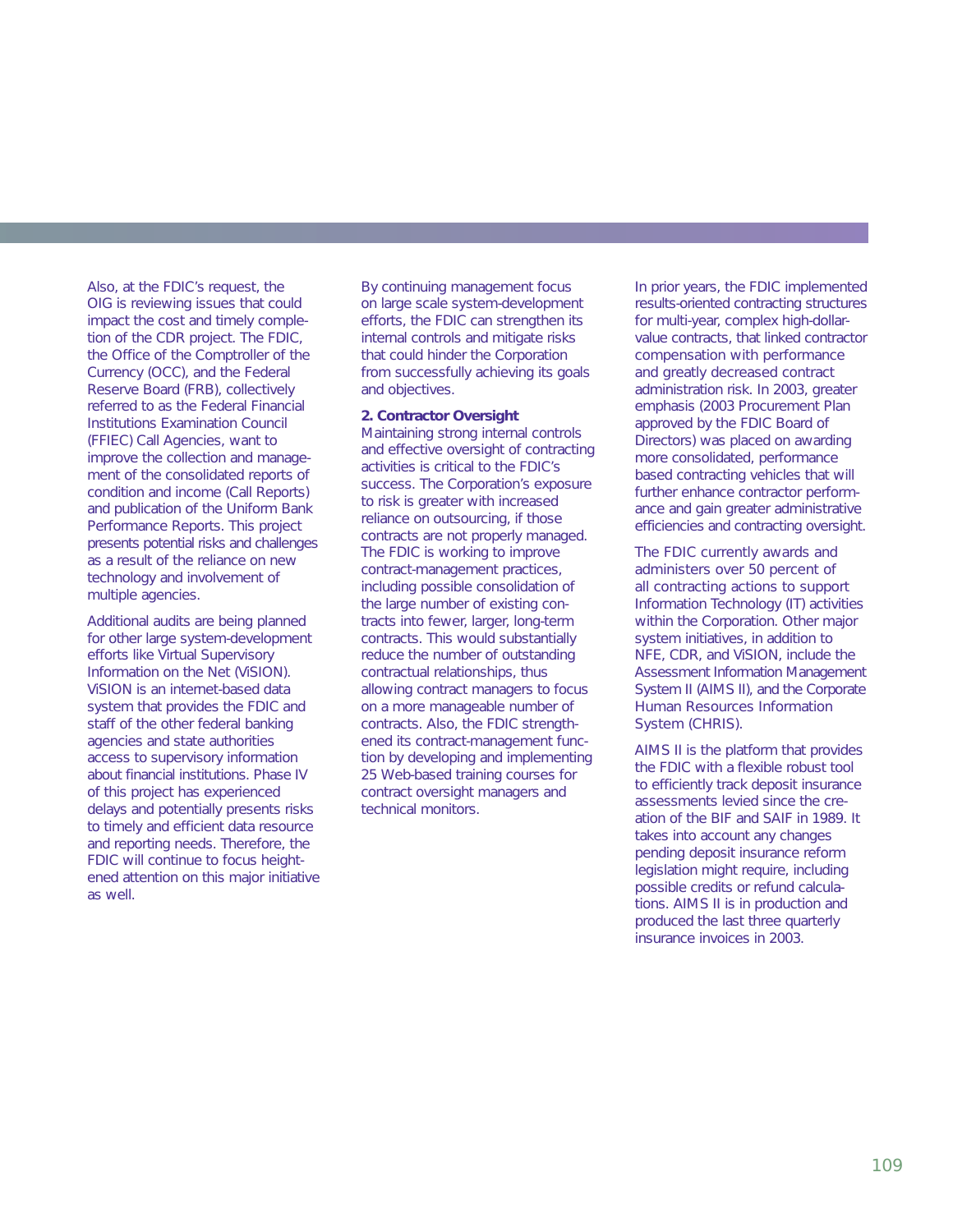CHRIS is an integrated human resources processing and information system that will bring together many functions and data that now reside in multiple, stand-alone systems. CHRIS is being implemented incrementally utilizing a phased approach over a four-year period. The FDIC is currently planning the implementation of the fourth phase, which should be in production in early 2005.

A major non-systems related procurement effort now underway is the construction of Phase II of the Seidman Center (Virginia Square Phase II). This is a project that involves the addition of a two-tower office building and multi-purpose facility at the FDIC's existing Virginia Square campus. The new buildings will accommodate staff presently housed at three leased locations in Washington, DC, and will save the FDIC an estimated \$78 million (in net present value terms) over a 20 year period. In September 2003, the FDIC broke ground for this new facility, which is expected to be occupied in 2006.

# **3. Risk Designation**

**Levels/Background Investigations** The FDIC adopted the risk designation system established by the U.S. Office of Personnel Management to provide corporate officials with a systematic, consistent and uniform way of determining the risk levels of its positions. The risk designation system requires FDIC officials to designate risk levels for every position in the Corporation to determine the type of background investigations required. In 2003, the FDIC revised its directive entitled "Security Policy and Procedures for FDIC Contractors and Subcontractors," which provides guidance and procedures for contractor risk-level designations and background investigations. The Corporation has implemented the revised requirements in this directive.

Additionally, the FDIC has revised its circular on "Personnel Suitability Program," which will give current guidance on conducting the positionbased background investigations discussed above.

#### **4. Business Continuity Plan**

Business continuity planning helps to minimize the potential negative impacts of adverse developments affecting the Corporation and allows the FDIC to continue meeting missioncritical requirements. During 2003, a series of tabletop exercises and security taskforce meetings were held to evaluate current response plans and capabilities. Based on the results of these drills, response plans were revised to include lessons learned from the changing security environment.

Another related effort involved disaster recovery testing. One disaster recovery test was conducted in 2003, with several others planned for 2004 and beyond. Results of the 2003 test revealed a need to update the call listing of essential personnel and to issue new guidelines and procedures to be utilized for disaster recovery purposes.

# **Internal Controls and Risk Management Program**

FDIC Circular 4010.3, "FDIC Internal Control Programs and Systems," outlines steps necessary to remain in compliance with provisions of the Chief Financial Officers Act by establishing FDIC internal control objectives, describing internal control standards, and identifying and monitoring risk management internal control programs and systems. The process focuses on areas of high risk to provide reasonable assurance that the following objectives are met:

- Programs are efficiently and effectively carried out in accordance with applicable laws and management policies;
- Assets are safeguarded against waste, loss, unauthorized use or misappropriation;